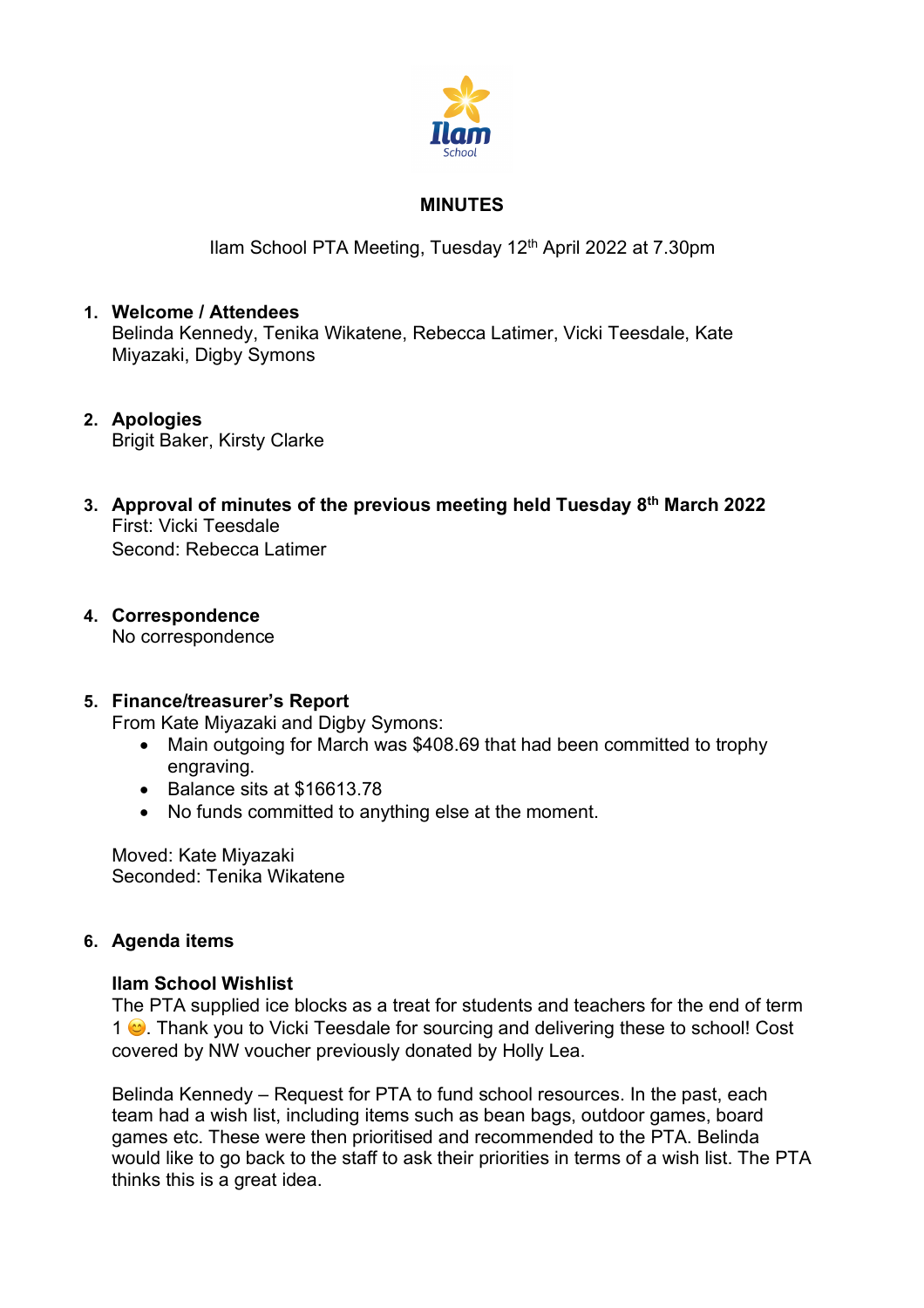#### **Fundraising ideas for 2022** *Calendar Art*

Rebecca Latimer – signed up for early-bird special applicable if orders are received, (ie closed) by 31 Aug. This means teachers need to have the work done by 2 Aug. Waiting on Julia Hinman to confirm dates.

### *Good Give*

Kate Miyazaki – Good Give is a fundraising group set up to help schools fundraise easily by selling everyday products such as sunscreen or cleaning products to school families at supermarket costs. Could we try Cancer Society sunscreen in term 4.

### *Gift Products*

Rebecca Latimer – we could sell personalised gift products around Mother's Day/Father's Day via a website such as Fundraisefactory.com

### *Cook Book*

Rebecca Latimer/Brigit Baker – A bigger idea involving getting the cross cultural community together to produce a cook book. This could be a tool to get families involved in the PTA and connected in the school. Could be something that's done every four years. Who has skills that could be used for this – website design, printing etc? This could look something like the *ToiToi* magazine*.*

### *Coffee mornings*

Brigit Baker and Belinda Kennedy are planning to talk about coffee mornings to try to get the international community more involved.

## *What has worked in the past for fundraising?*

Vicki Teesdale – what has worked to get families engaged? Belinda Kennedy – some good Huis at the end of the year, fish and chips, kids performing, talking about camps with the Muslim community, talking about curriculum with the Korean community.  $\rightarrow$  there needs to be a purpose that brings people into the school and gets them engaged. For example, having parents trained and ready to help with road patrol.

Digby Symons – looking back to 2019, money was made on hot chocolate mornings (\$500), ice skating event one day at a weekend (\$1000), art calendars (\$1500), uniform sales (\$2500), discos (\$2500), food festival (\$10000)

### *Disco*

Not until orange, but generally we are keen to go ahead as soon as possible. Aim for end of Term 2 and end of Term 3.

### *Bake sale*

Rebecca Latimer – could we run a bake sale – drop off your baking which is then sold to parents before school and kids at morning tea, anything left sold after school. The kids could run it. Could also be set up as a house competition – which house can make the most money?

Belinda Kennedy – to talk to School Council about setting a date to run this in Term 2, as it would be possible even under red setting.

## *Movie night in the hall*